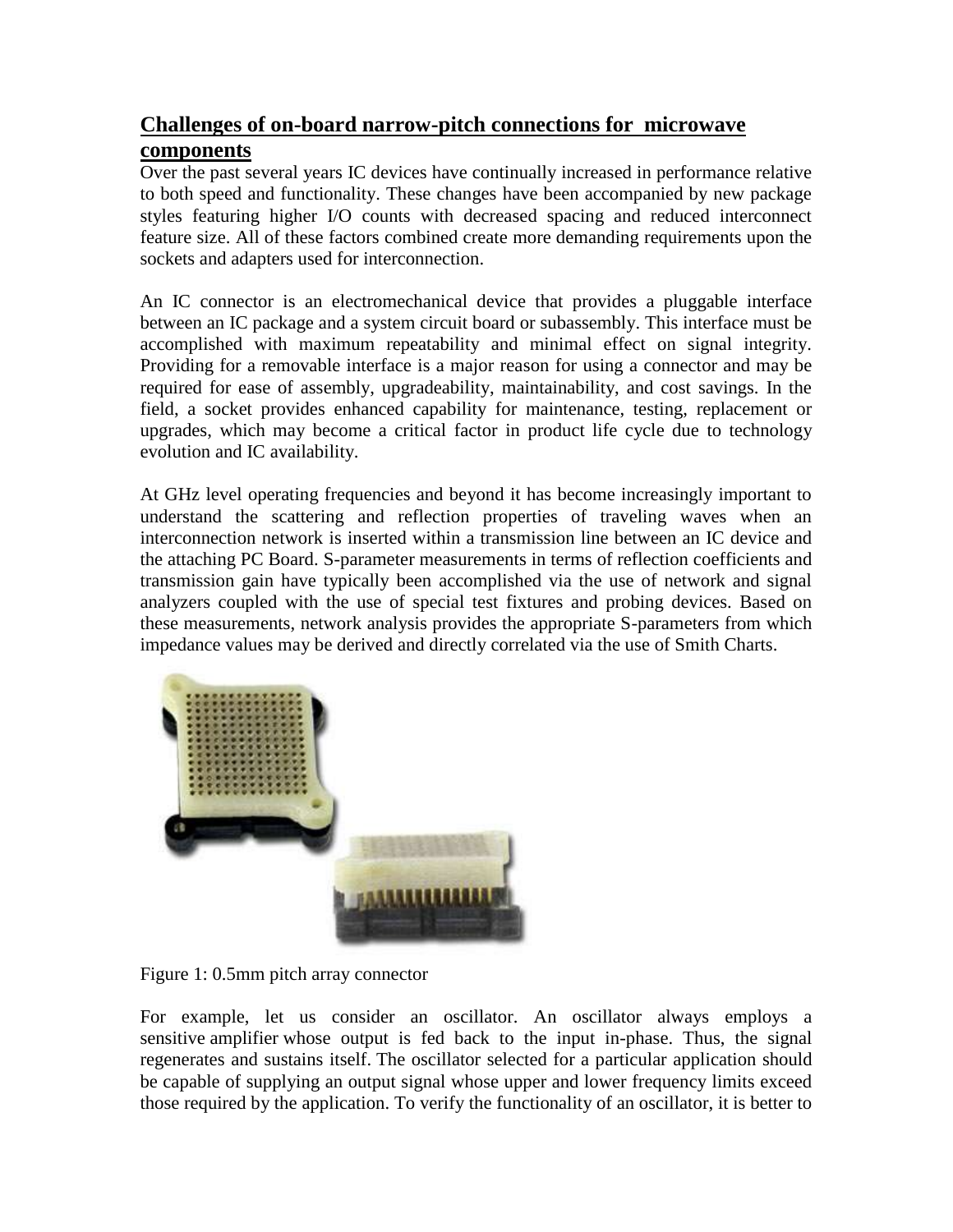plug (via connector) into an application board thereby eliminating solder/de-solder routine and avoid any damages to oscillator. Let's say, the oscillator selected for the particular application is 20GHz. In order to verify 20GHz functionality, the chosen connector has to accommodate 20GHz frequency without significant loss.

Figure 1 shows a typical connector in array configuration. The connector pin is a single piece integrated clip design and is made of heat-treated Beryllium Copper Alloy 172 with 30 micro inch of gold over 100 micro inch of Nickel finish. The socket pin is press-fit into the polyimide substrate directly. RF performance of the connector can be verified using the below methodology.

For G-S-G configurations, a signal pin surrounded by grounded pins is selected for the signal transmission. For G-S-S-G configurations, two adjacent pins are used and all other pins are grounded. Measurements in both frequency and time domain form the basis for the evaluation. Parameters to be determined are pin capacitance and inductance of the signal pin, the mutual parameters, the propagation delay and the attenuation to 40 GHz.

Capacitance and inductance for the equivalent circuits were determined through a combination of measurements in time and frequency domain. Frequency domain measurements were acquired with a network analyzer (Agilent HP8722C). The instrument was calibrated up to the end of the 0.022" diameter coax probes that are part of the test fixture. The device under test (DUT) was then mounted to the fixture and the response measured from one side of the contact array. When the DUT pins terminate in an open circuit, capacitance data can be collected. When the DUT pins terminate in short circuit, inductance data can be determined.

Testing was performed with a test setup that consists of a brass plate that contains the coaxial probes. The DUT is aligned and mounted to that plate. The opposite termination is also a metal plate with coaxial probes (actual device to be tested or a flat plate with embedded coaxial probes). Measurements are performed for a corner pin of the contact array, a pin at the perimeter (edge) and a pin in the center (field).